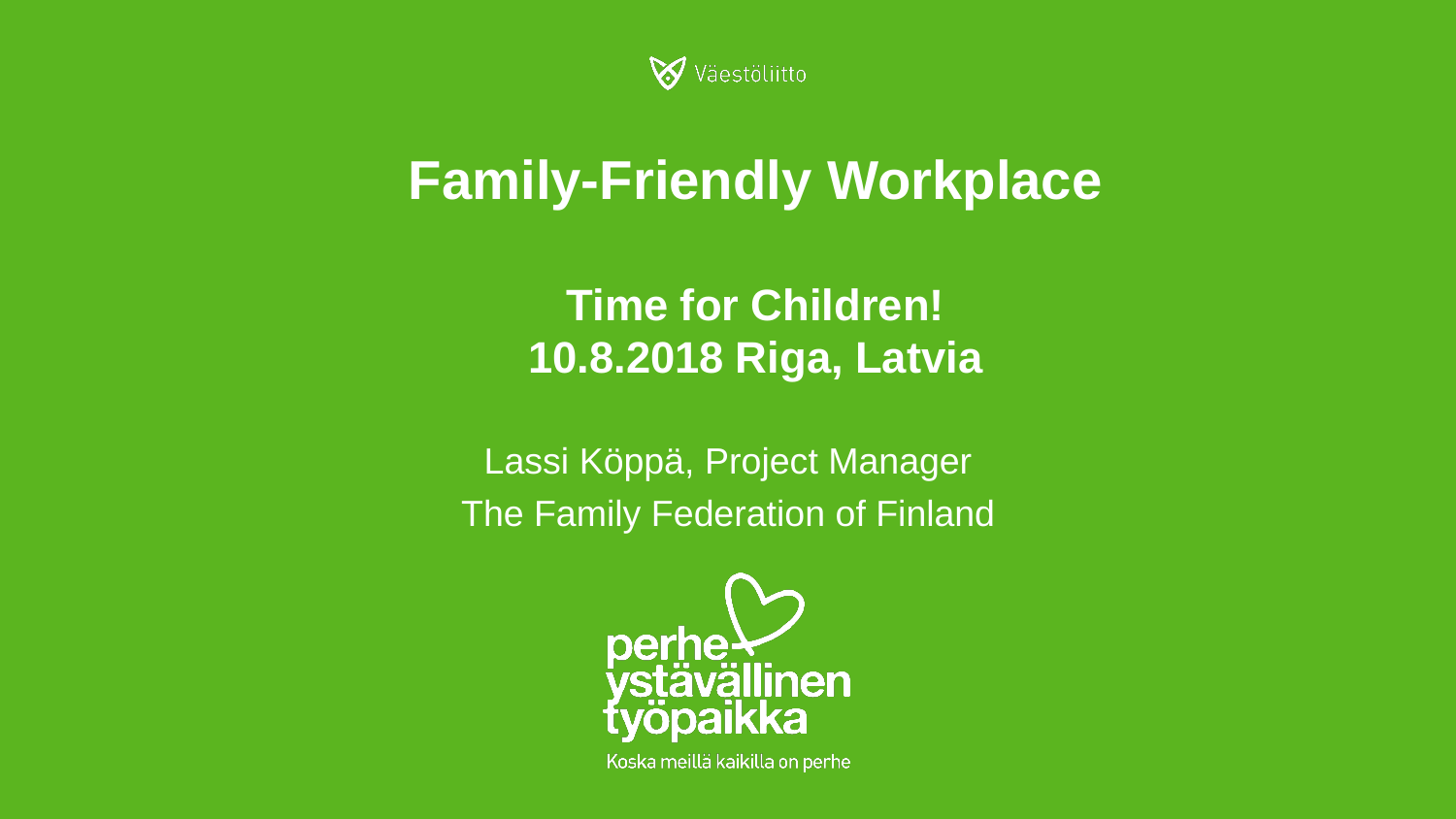# perhe yöpaikka Koska meillä kaikilla on perhe

Family-Friendly Workplace Because we all have a family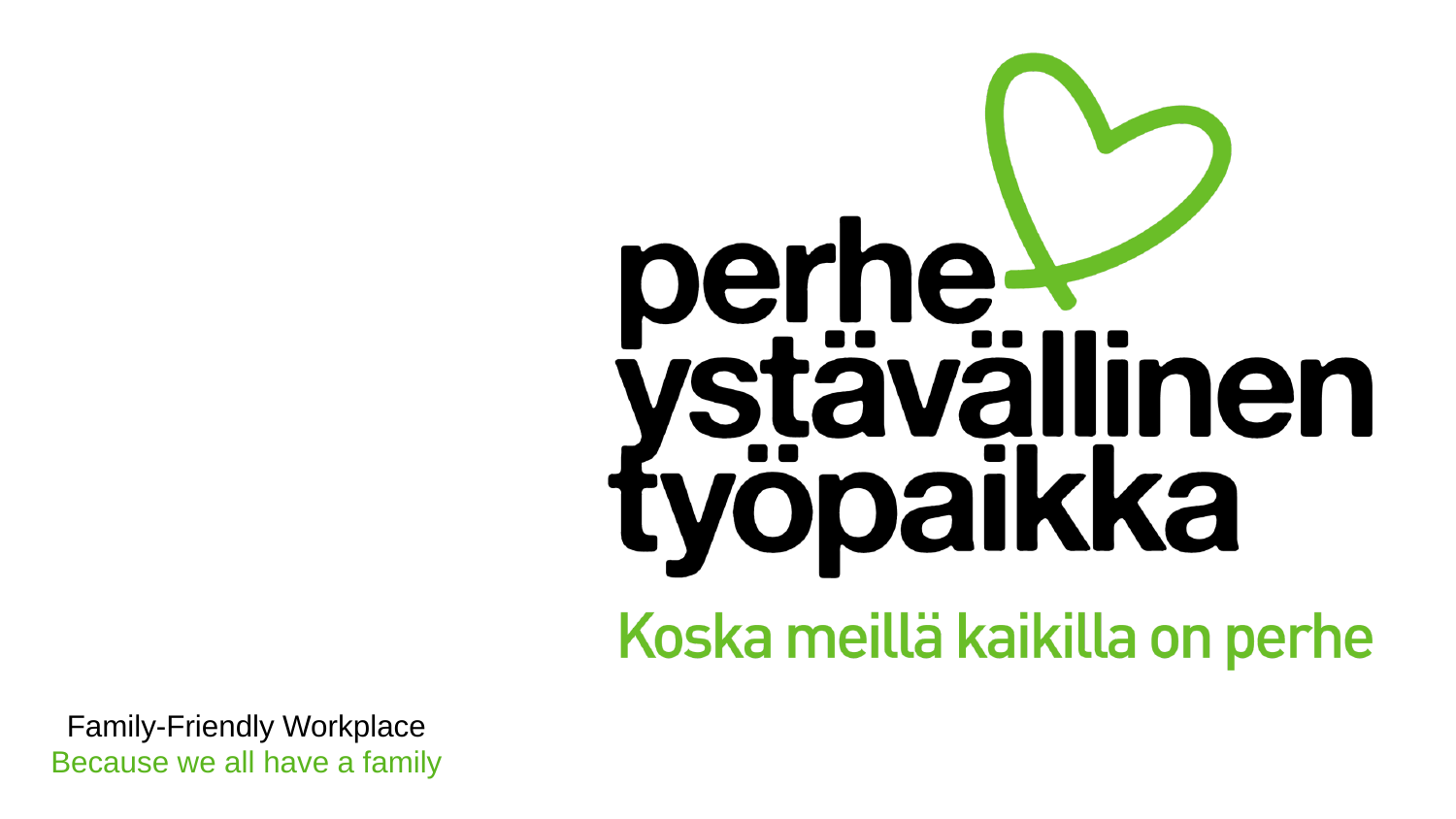### **Macro and micro level aspects for work-life balance**

### Parental leaves and financial support Daycare and early § Daycare and early<br>§ education system Support for parenthood and families as a part of social- and healthservices § …and much more laws, edicts etc. § **MACRO LEVEL** (=SOCIETY / NATION / POLICY) Attitude of superior Pressure from work community Unwritten rules of industry/ organisation Working culture

### **MICRO LEVEL**

(=WORKPLACE, COMMUNITY, ORGANISATION)

We need to develop micro level issues We have created a tool for employers: **Family-Friendly Workplace.**

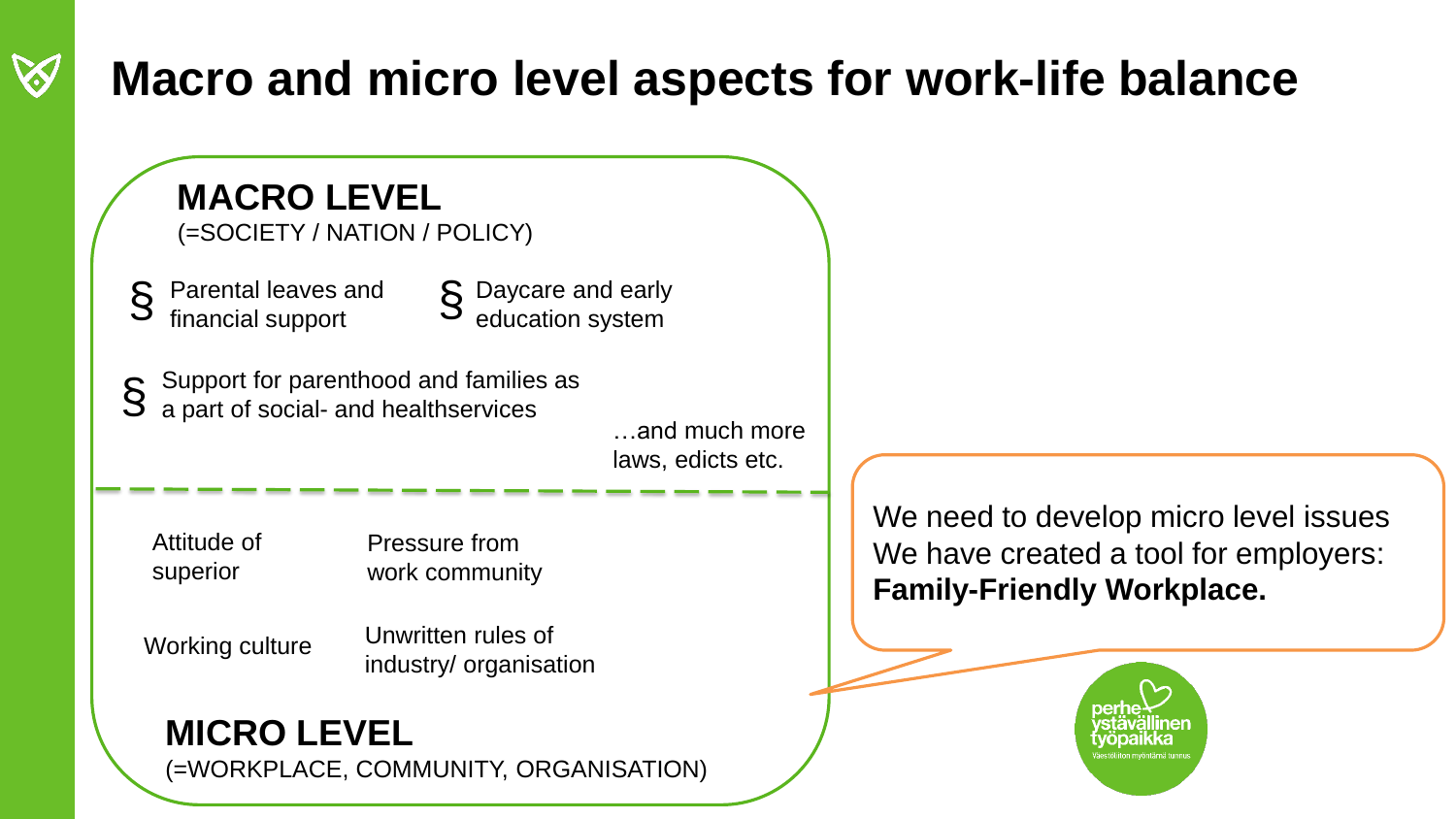### **Work-Life Balance - Conceptual Structure**

Private life aspect Worklife aspect

• Pressure from spouse/home

• Relationship and parenthood

- Support or pressure from work community
- Guidelines and practises in workplace
- Attitudes towards family friendliness

Individual level

**Community** 

level

### Employee

- Values of life
- Attitude to do work

• Relatives, friends and

support networks

- My WLB strategy
- Self-management and identifying limits

### Superior

- Attitude towards family friendliness
- Own experience of WLB
- Lead by example of WLB
- Meet an employee as a whole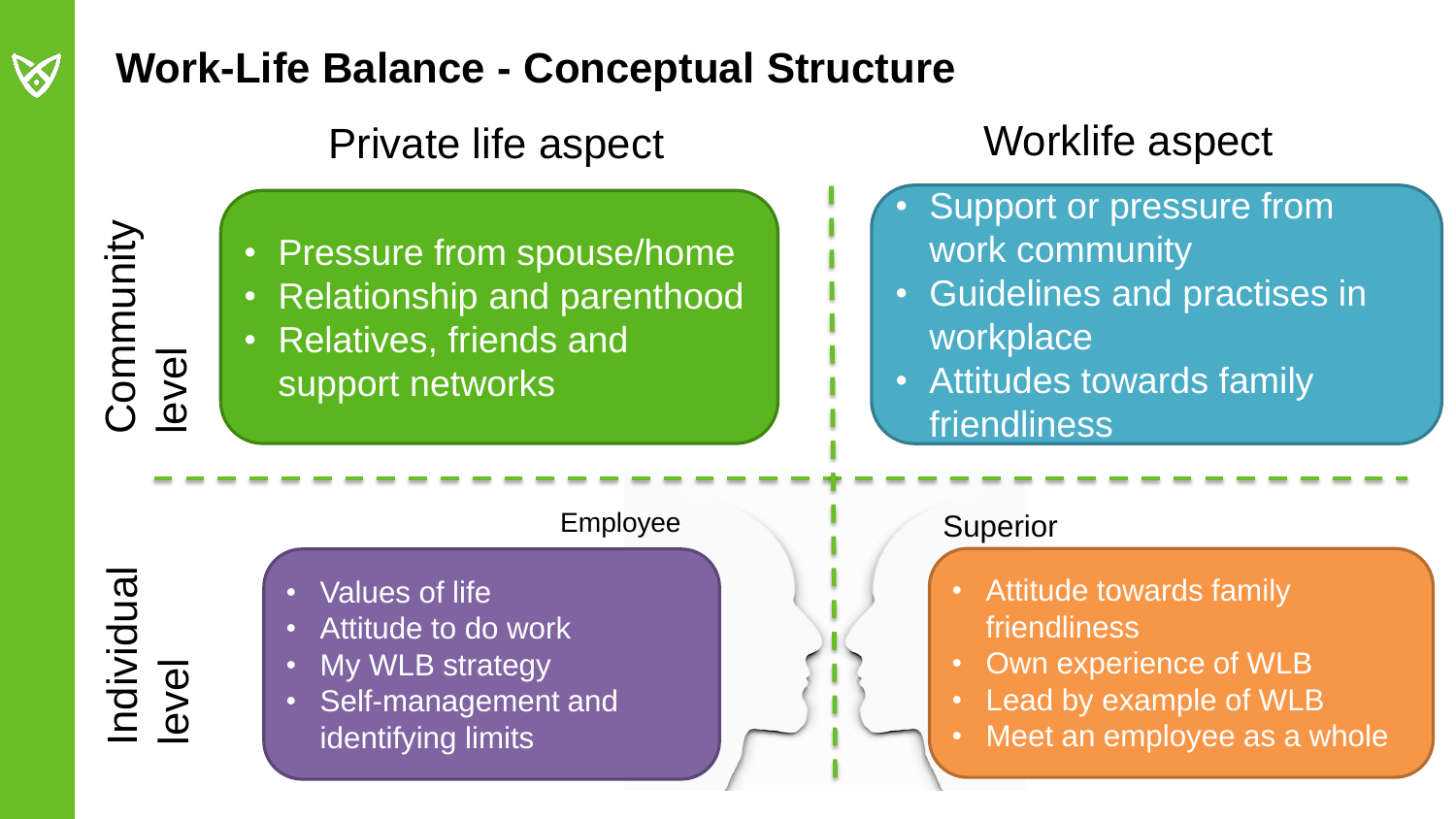

Image source: https://pixabay.com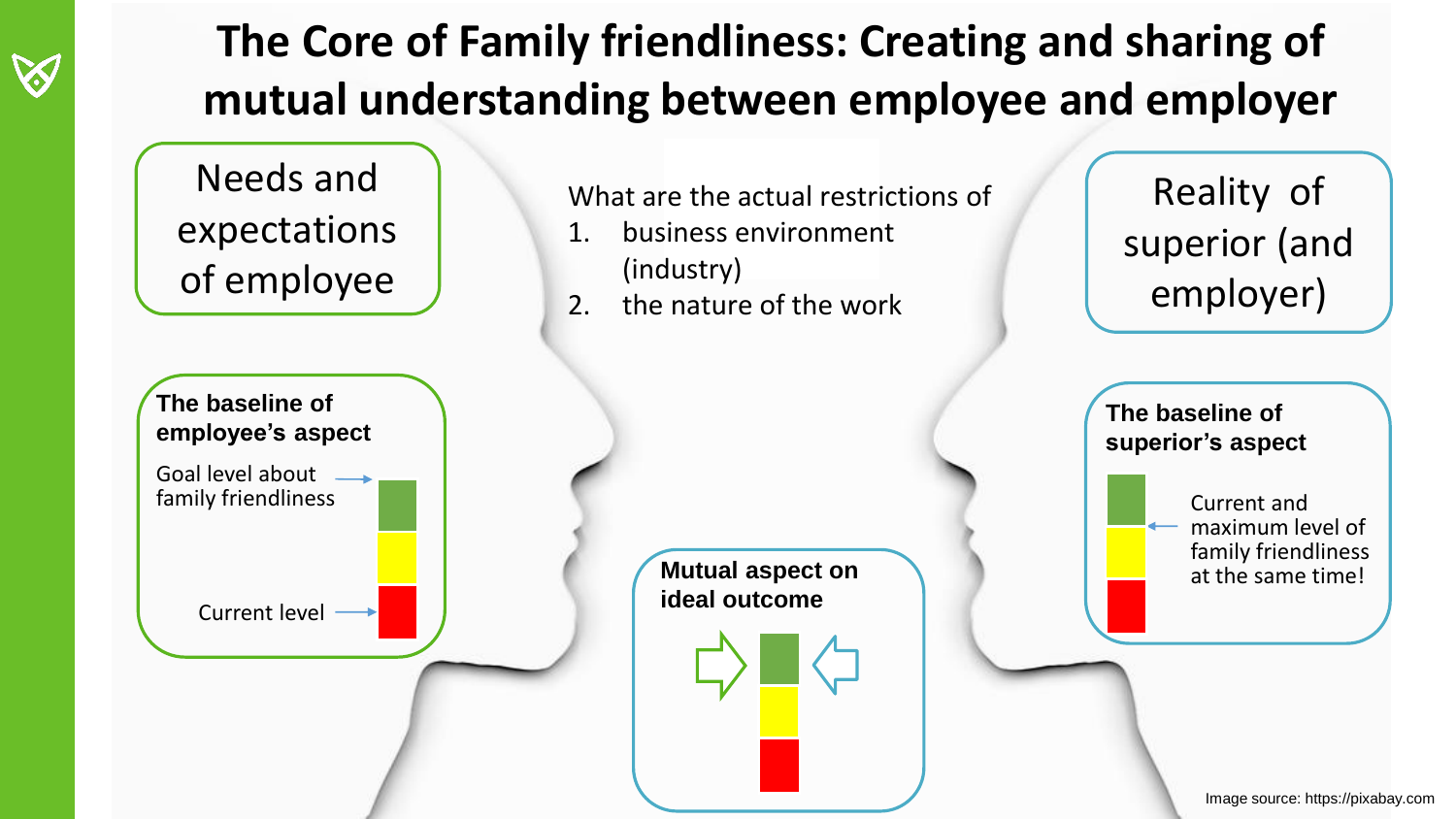# Why to be one of the Family-Friendly Employers?

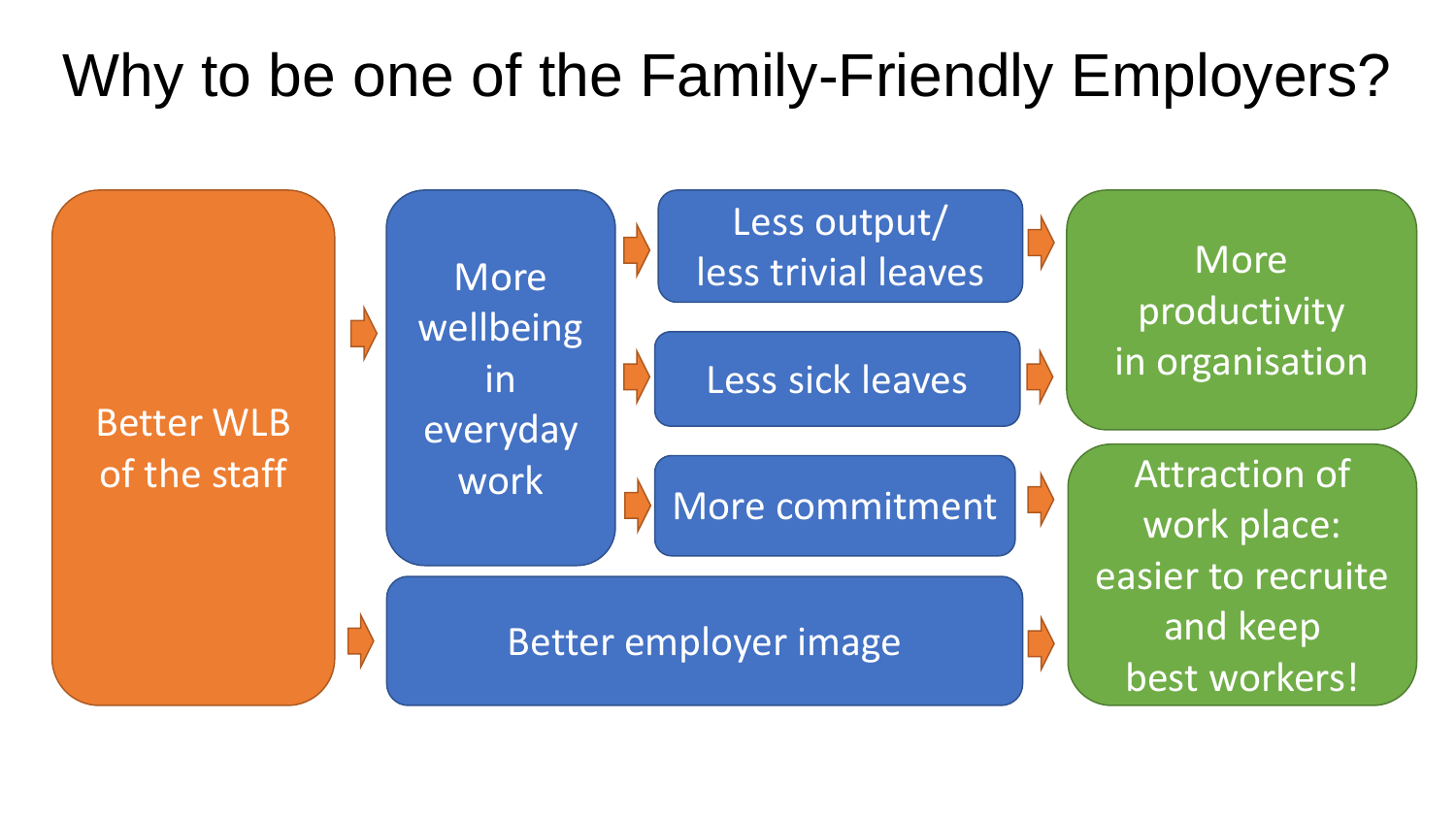

# **The Family-Friendly Workplace in a nutshell**



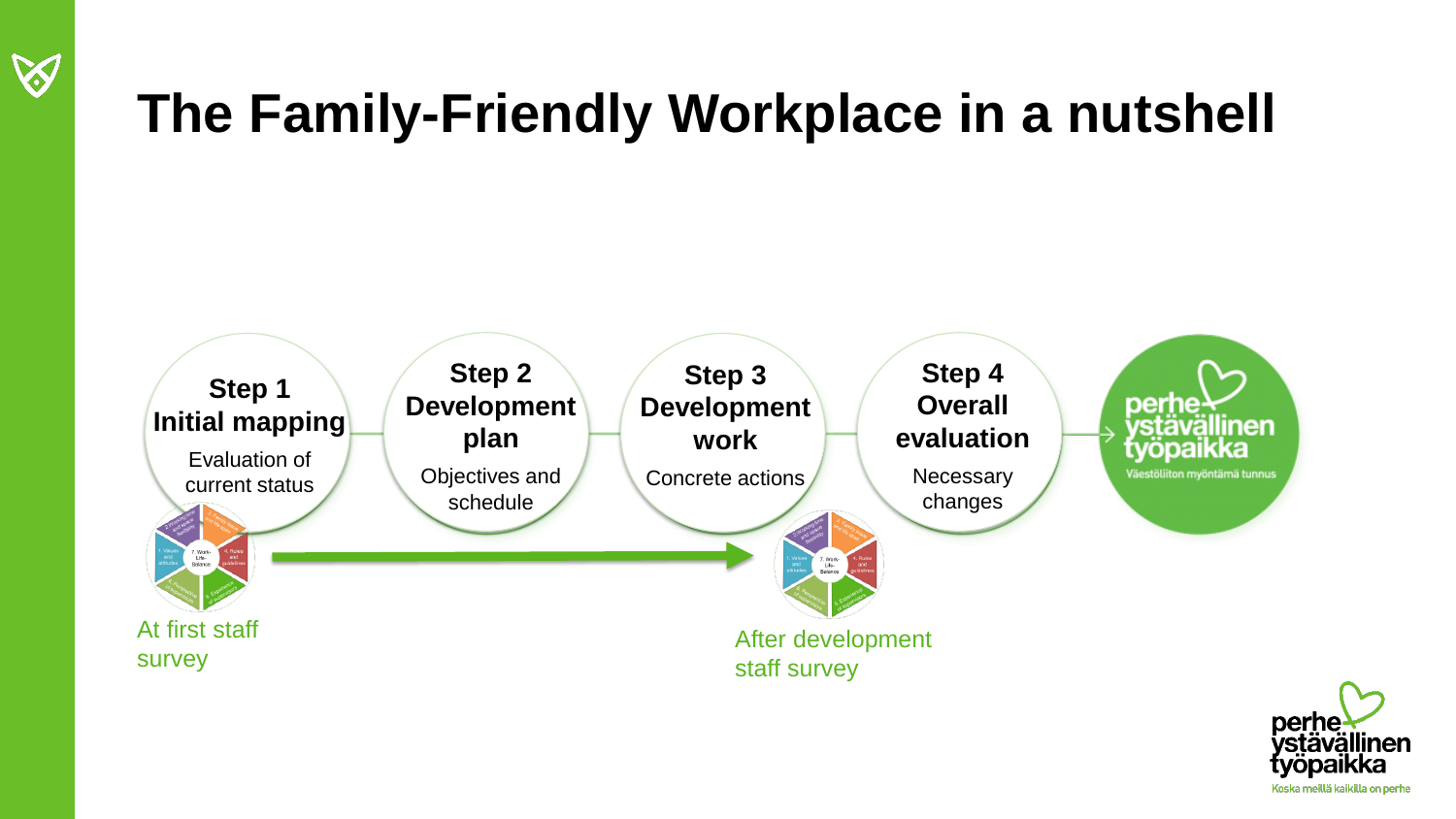

 $\bigotimes$ 

### **Staff Survey Questionnaire**

- To everybody
- 7 aspects with 3 questions
- A minimum of 21 questions
- At least 1 open question
- Relevant background information
- Answering rate minimum 60%

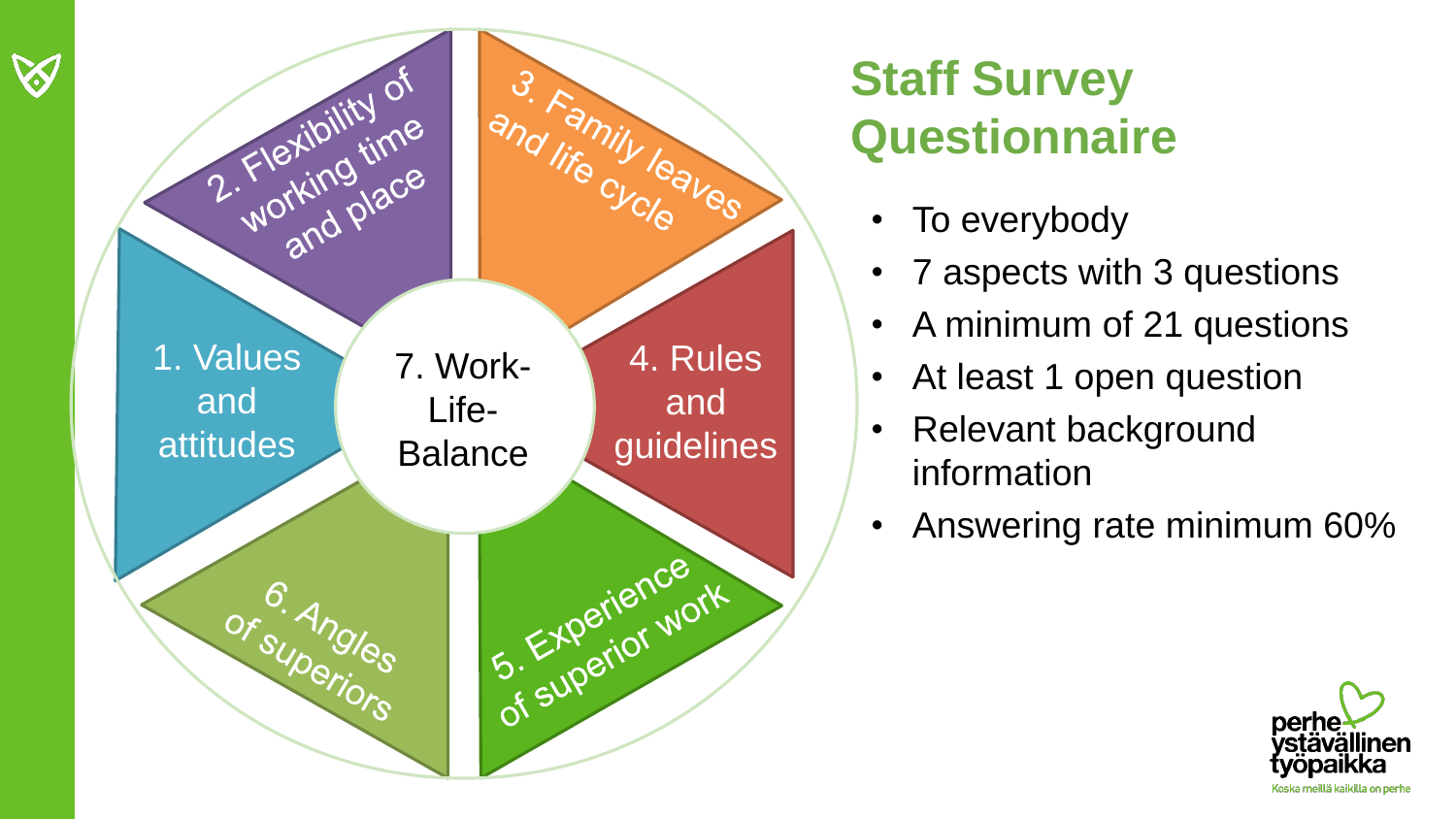**Conclusion** 

- We have created family-friendly program for employers
- For employer are granted the certificate, when achieving good level on familyfriendliness
- Certificate is one way to improve employer image



Väestöliiton myöntämä tunnus

*Family-Friendly Workplace Certificate granted by The Family Federation of Finland*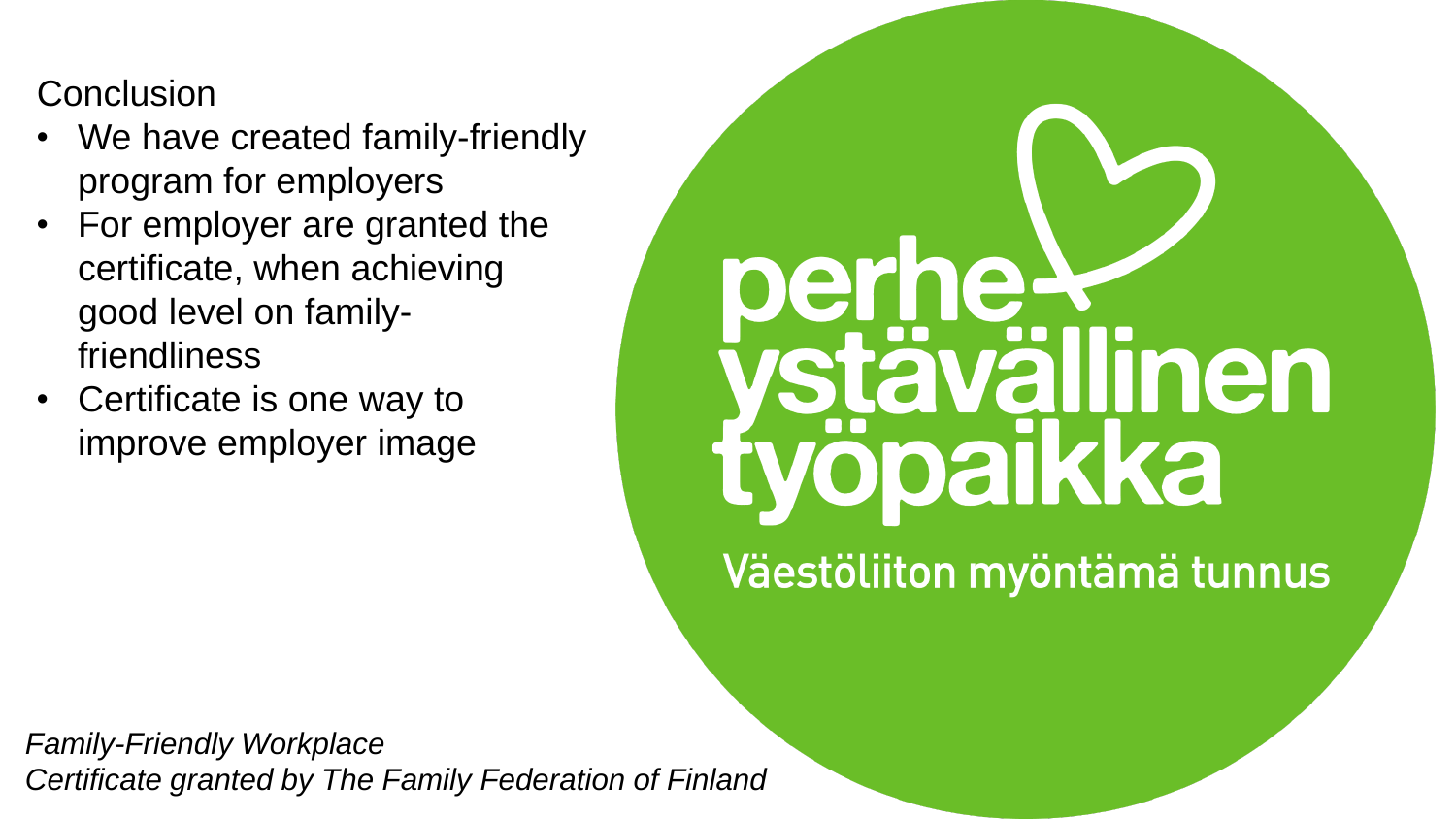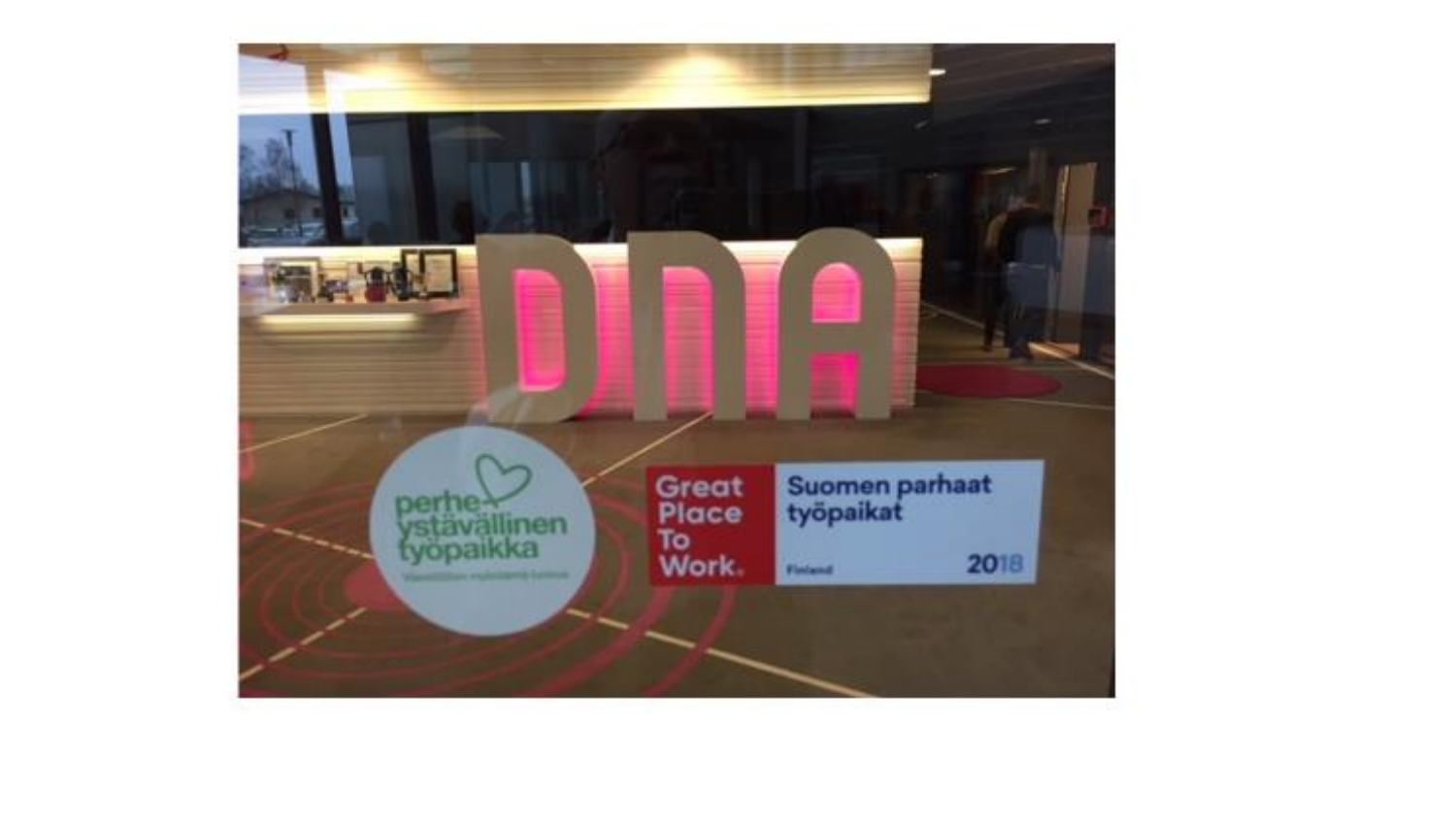

# **About project**



- Family Friendly at work -project started on 2014
- Project has funded by Funding Centre for Social Welfare and Health Organisations (STEA) from the gaming revenue of Veikkaus Oy
	- STEA is part of The Ministry of Social Affairs and Health
- Project has influenced also on authorities, policy-makers and public discussion
- Family Friendly Workplace migrate to business environment at the beginning of 2019